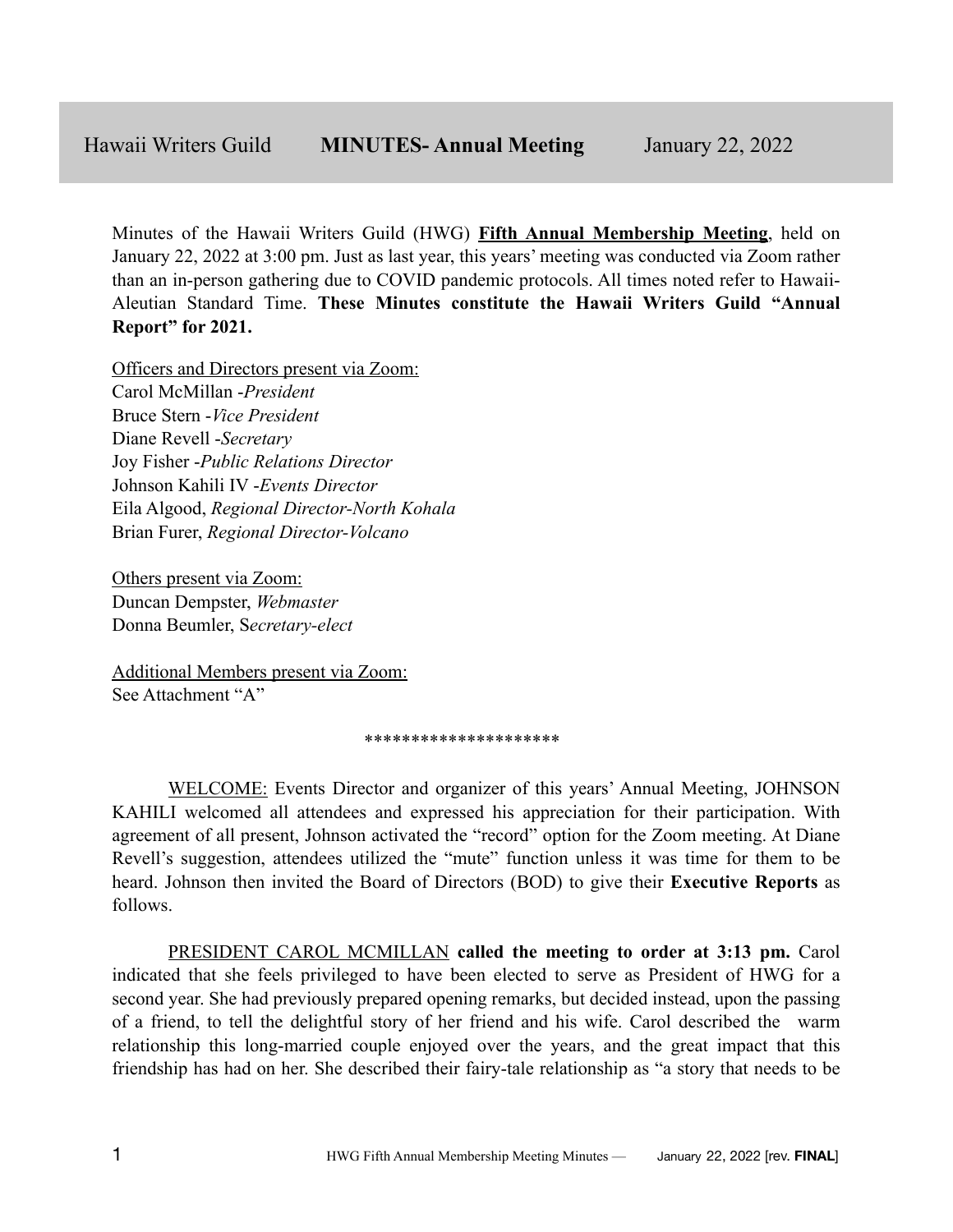written." Carol encouraged members to "write your story," and mentioned this as an important goal for the year.

In her **State of the Guild Address,** Carol remarked upon the many challenges which 2021 had posed, and expressed her appreciation to Guild members for persevering. In particular, Carol made reference to the COVID pandemic, which has impacted us all individually and as members of HWG.

Carol also made reference to the fact that since HWG became **a non-profit organization pursuant to §501(c)(3)** of the Internal Revenue Service Code, the change in status has resulted in some difficult consequences not completely foreseen, such as the **inability as an organization to participate in and to promote for-profit book sales**.

In closing her Address, Carol **expressed her gratitude to HWG and its members "for seeing us through" a challenging year.** She noted that the Guild has gained new members, the treasury in good shape, and she looks optimistically toward 2022.

VICE PRESIDENT BRUCE STERN graciously welcomed attendees and expressed his appreciation to HWG members who had supported the Guild despite a "trying couple of years," echoing Carol's comments about the pandemic challenges. He commented that he was very proud of members making the effort to participate in HWG and its writing community, and indicated that Zoom had become a very useful tool in that regard.

Bruce reported that at the close of 2020, HWG active members totaled 72 (including 17 new members). **As of the end of 2021, active members now total 76 (including 12 new members**); this number does reflect some attrition, which is not unexpected. He did note that the use of Zoom has resulted in the Guild extending its membership opportunities to writers on other islands, the mainland, and even internationally. Bruce advised that he does keep track of the status of the membership, and reports this to the BOD each month.

Bruce expressed his hope that in the coming year, HWG **will continue to grow its membership**, and that the Guild will enjoy even better representation from beyond Hawaii Island. He summarized some of the benefits of membership, including participating in activities, and providing a forum for communication. Bruce also noted that the Guild is an excellent source of support from fellow members; in this regard, he **created this past year an "opt-in e-mail list,**" wherein to date 44 members have shared their personal e-mail addresses in an effort to be accessible to members who have questions, or who may in other ways be searching for "one-onone" guidance.

Bruce advised that he is happy to be contacted by anyone with questions or concerns, and that his e-mail address is on the Guild's website. Finally, he expressed his appreciation and a "tip of the hat" to Webmaster Duncan Dempster for his diligence in keeping the website up to date.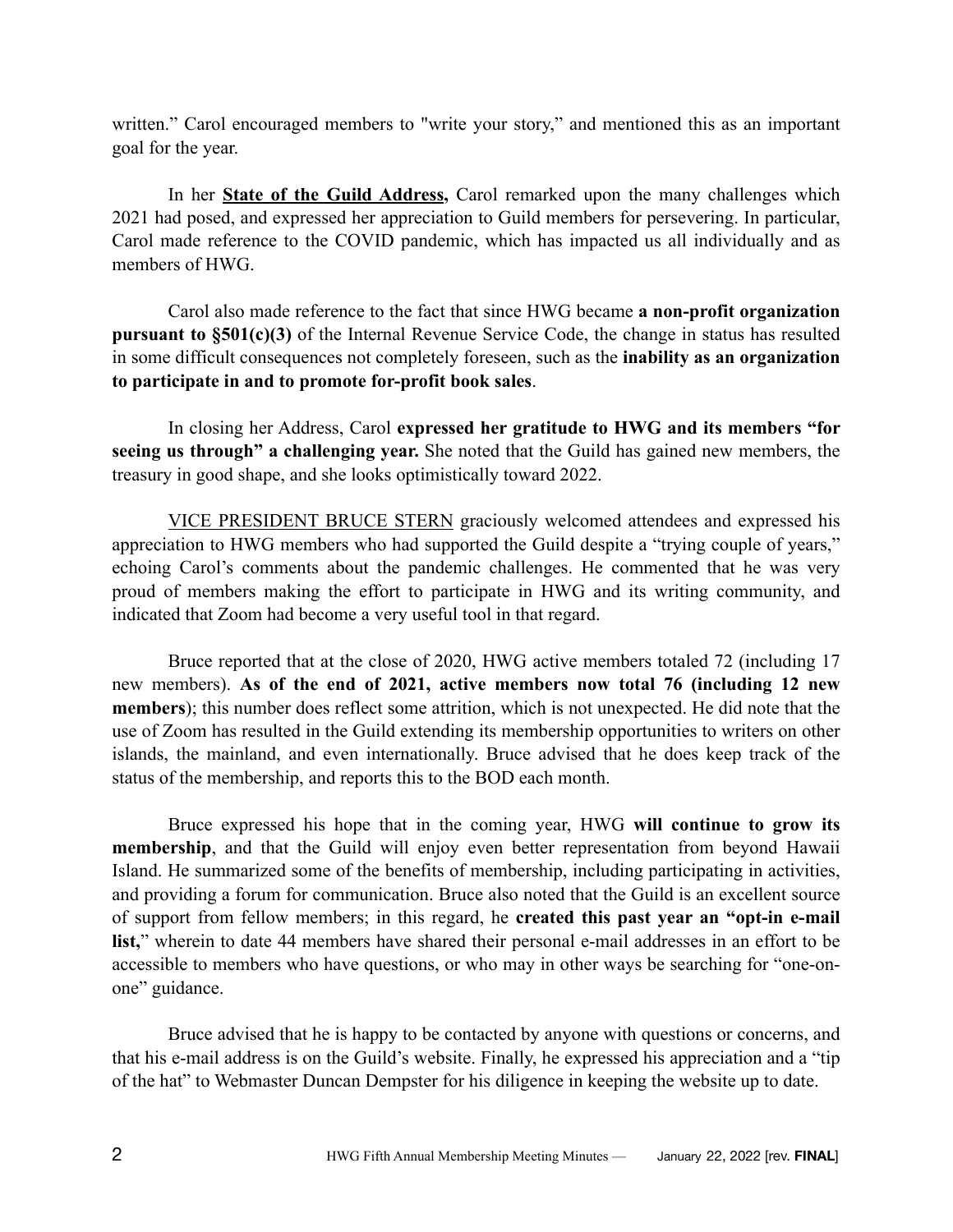SECRETARY DIANE REVELL set forth in detail the many secretarial duties which she had undertaken in 2021 on behalf of the Guild. In particular, Diane **wrote, distributed, revised and redistributed "a bushel" of HWG meeting Agendas and Minutes** throughout the year. She also answered a number of questions related to Guild business, and additionally provided assistance to the then-newly elected president, Carol McMillan.

Diane also furthered the Guild's ability to apply for government-funded grants to nonprofit organizations by **obtaining a Data Universal Numbering System (DUNS) number** for HWG. She investigated a grant possibility suggested by a member, but the BOD decided to not pursue that option at this time. She reported that Joy Fisher had discovered another potential grant opportunity with the "Laura Jane Musser Fund," and advised that there is a posting on the Guild's website under "**Help Wanted** "for a grant writer, or someone who is otherwise interested in helping HWG pursue grant-funded projects.

In the third quarter of 2021, Diane **filed the Annual Report with the State of Hawaii**. She also **assisted in the plans and preparations for the Fourth Annual Membership Meeting** held on January 16, 2021, and served as the spinner for the **opportunity drawing** to win books donated by members. Diane **prepared and distributed ballots for the annual election** (2021 and 2022) of HWG officers, and tallied the votes; she also **filed an update with the State of Hawaii** reflecting the change in the Guild's president as a result of the 2021 election.

Diane has been diligent about **ensuring that the Guild adheres to the provisions of its Articles of Incorporation and Bylaws, and acknowledged Joy Fisher** for her assistance in this regard. Diane has been involved in numerous discussions regarding resolutions and Bylaws, including the need from time to time to amend the Bylaws. In particular, and pursuant to these discussions (as reflected in the Minutes of the BOD meeting held on December 22, 2021), Diane will be **updating §5.8 of the Bylaws,** with the revised version being posted to the website by Webmaster Duncan Dempster.

Diane also counted among her accomplishments having recruited HWG member Donna Beumler to seek election for the position of secretary, as Diane intended to step down from those duties in 2022. Diane spent the year mentoring Donna and offering support and advice, in preparation for the possibility of Donna's taking over as secretary in 2022. Diane **will remain as Registered Agent for the Guild,** which is one of the requirements of a 501(c)(3) corporation, and **has agreed to remain responsible for checking the Guild's post office box** on a regular basis.

TREASURER'S REPORT: Treasurer Bob Lupo was not available to provide a report, nor to offer an update regarding the upcoming 3rd edition of *Latitudes*. Please refer to the Minutes of the December 22, 2021 meeting of the BOD (available on the website under "Guild Business") for the most recent information in this regard.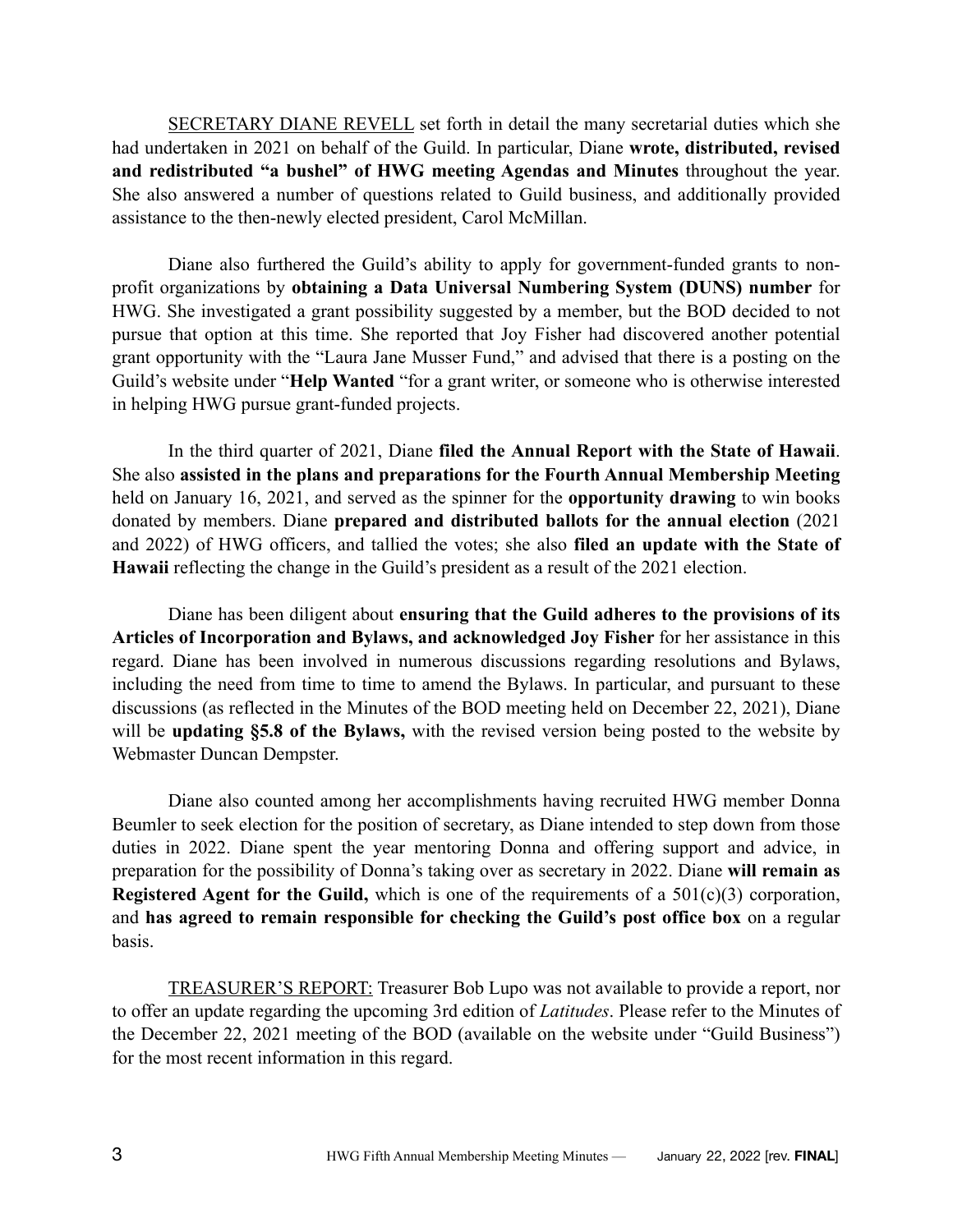ACKNOWLEDGEMENT & TRIBUTE TO PUBLISHED AUTHORS: Johnson **thanked the Guild's officers for their reports and remarked upon the tremendous amount of work** each officer devotes to his or her duties on behalf of HWG and its members.

Johnson **played a Special Video Tribute he'd produced**, in honor of members who enjoyed publication in 2021. This video included photos, music, and the names of the authors and the titles of their published works. On behalf of all HWG members, Johnson congratulated Cecilia Johansen, Don Mules, Margaret Zacharias, Duncan Dempster, Jamie Brooks, Janet Carpenter, Circe Woessner, Linda Petrucelli, Richard Bodien, Louise Riofrio, Stephen Foster, and Heather Rivera for their success in publishing.

# COMMITTEE REPORTS/OTHER UPDATES

WEBMASTER DUNCAN DEMPSTER reported that **maintaining and updating** the Guild's website is a near-daily task. He is pleased to report that he has **posted photos and biographies** for approximately 80% of Guild members. Additionally, he has **created and/or posted "personal pages"** for about 70% of Guild members. Duncan would like to see more HWG members take advantage of the opportunity to have a presence on the website. Duncan advised that his role as webmaster also requires that he spend a lot of "tech-time" **working through technology-related issues** in order to ensure the smooth operation of the website.

Having worked hard to assist the Guild as webmaster for a significant period of time, Duncan is now **actively seeking an assistant whom he can train, with the goal being to turn over web-related responsibilities when he feels it is time for him to do so**. This is a good opportunity for **members who might be interested in working with Duncan and learning the ropes of HWG website management. Anyone with questions for Duncan are welcome to email him directly.** On behalf of the Guild, Johnson expressed deep appreciation for all that Duncan has done for HWG and joined in Duncan's request for any members interested in helping out with the website to be in touch.

PUBLIC RELATIONS DIRECTOR JOY FISHER addressed the fact that her activities on behalf of HWG have been necessarily affected by the pandemic. Traditionally, Joy would write articles highlighting upcoming HWG activities, meetings, and events, and send these notices to newspapers and other media outlets. However, because COVID has just about eliminated indoor in-person activities, these duties are on hold for now.

However, Joy did spend a considerable amount of time this past year **establishing the Guild's affiliation with the Berkeley Chapter of the California Writers Club.** In this way, HWG members can participate in on-line programs (lectures, presentations, etc.) offered by the Berkeley Chapter. In exchange, the Berkeley Chapter has access to HWG's YouTube presentations "Inside the Writers Studio" and "Write On," as well as to the Guild's on-line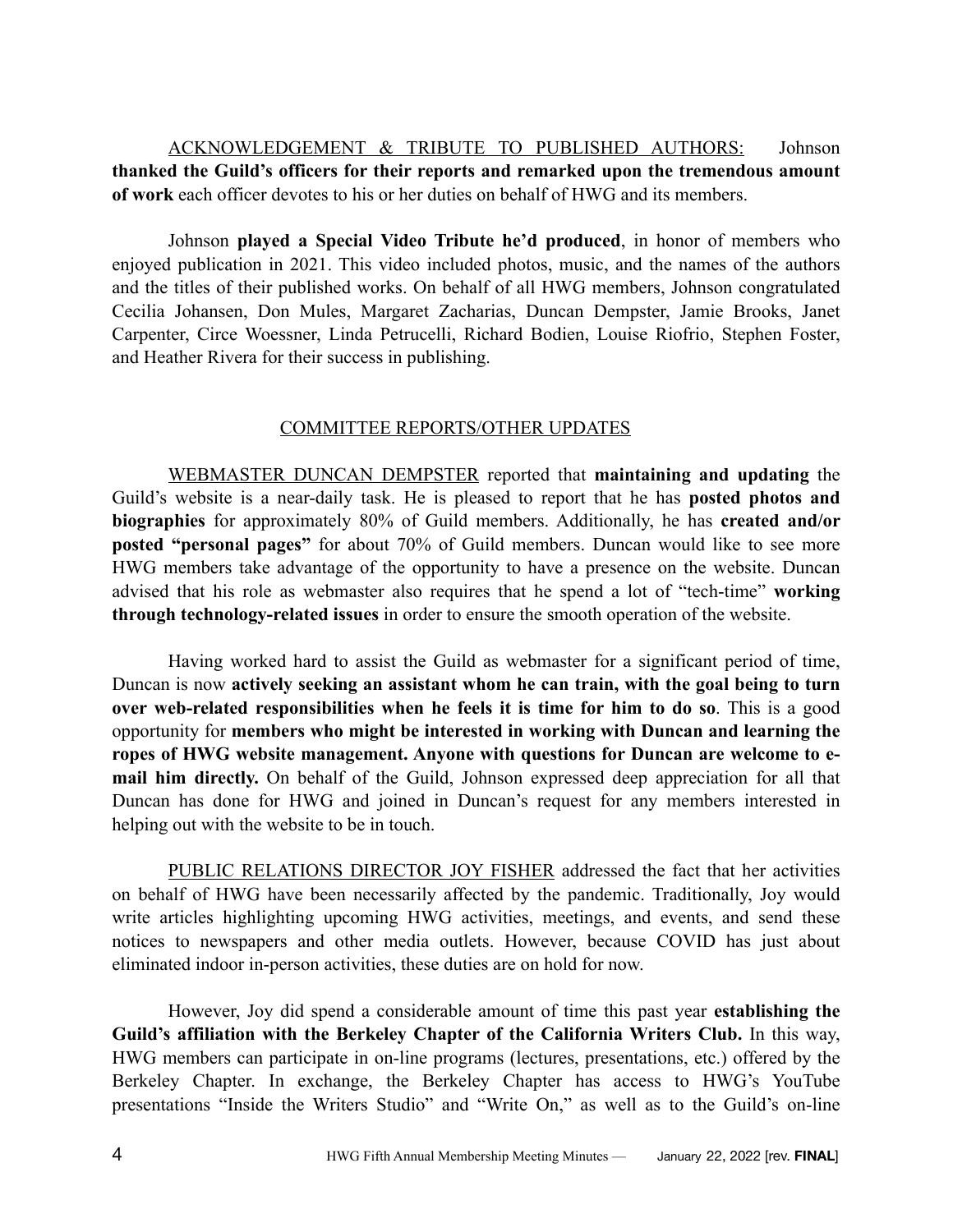literary journal *Latitudes.* Joy **sends out emails to HWG members when these on-line opportunities occur, and she includes information as to how to participate**. Joy gratefully **acknowledged the role Cecilia Johansen has played** in this regard, and **expressed her appreciation to Cecilia,** a founding member of HWG and a member of the Berkeley Chapter of the California Writers Club, for her efforts to facilitate this important affiliation, and to give notice of upcoming presentations of the Berkeley Chapter.

Joy also worked with Cecilia to **create the Guild's on-line members newsletter, "Member News,"** with the first issue having been published in August of 2021. This newsletter is a great resource to spread the word about what Guild members have been up to, including publications, awards, news, and information. Joy hopes to have the second issue of the newsletter available sometime in March of 2022— after Webmaster Duncan Dempster has had an opportunity to post the third edition of the Guild's on-line literary journal, *Latitudes* (scheduled to be completed in February). **Joy welcomes articles and input from members,** and asks that members who have news to share (recent published works, awards won, etc.) e-mail her, and noted that her e-mail address is posted on the website. Joy noted that the inaugural issue of the newsletter included a story about member Don Kennedy's award-winning book, and an article celebrating the Volcano-area writers group's efforts to publish a very well-received anthology of collective writings. Joy **expressed her appreciation to HWG writers** for their endeavors, which continue to inspire us all. Johnson thanked Joy for her continuing efforts on behalf of the Guild.

READINGS & RESPONSES COORDINATOR MARGARET ZACHARIAS remarked upon the success of the Guild's Saturday two-hour program known as "Readings & Responses." **All members are invited to participate via Zoom each Saturday, and to read their work** for feedback from other members in a supportive atmosphere and in a "round-table" type forum. These meetings are quite well-attended. Six HWG members participated in Eila Algood's facilitator training and serve as facilitators for these meetings in an alternating fashion. Margaret **sends out an e-mail each week with the information necessary to attend to the meeting, and encourages all members** to consider joining the growing group of writers who enjoy reading their work, as well as giving and receiving feedback, in a collegial setting. Johnson expressed appreciation to Margaret for her diligence in building and supporting this on-line program.

EVENTS DIRECTOR JOHNSON KAHILI provided an update concerning his activities throughout the year, and remarked that the Guild's activities had been unfortunately curtailed due to the on-going pandemic. For example, Johnson had **made arrangements for Guild members to participate in in-person readings once per month** at Pukalani Stables; however, this activity is on hold until the pandemic is better under control and the readings can be done safely. Similarly, he advised that the Waimea Cherry Blossom Festival has been cancelled due to COVID. Johnson did report however that HWG *was* able **to have informational/membership tables** at the King Kamehameha Hotel for the "Christmas in July" event and for the December holiday gift event.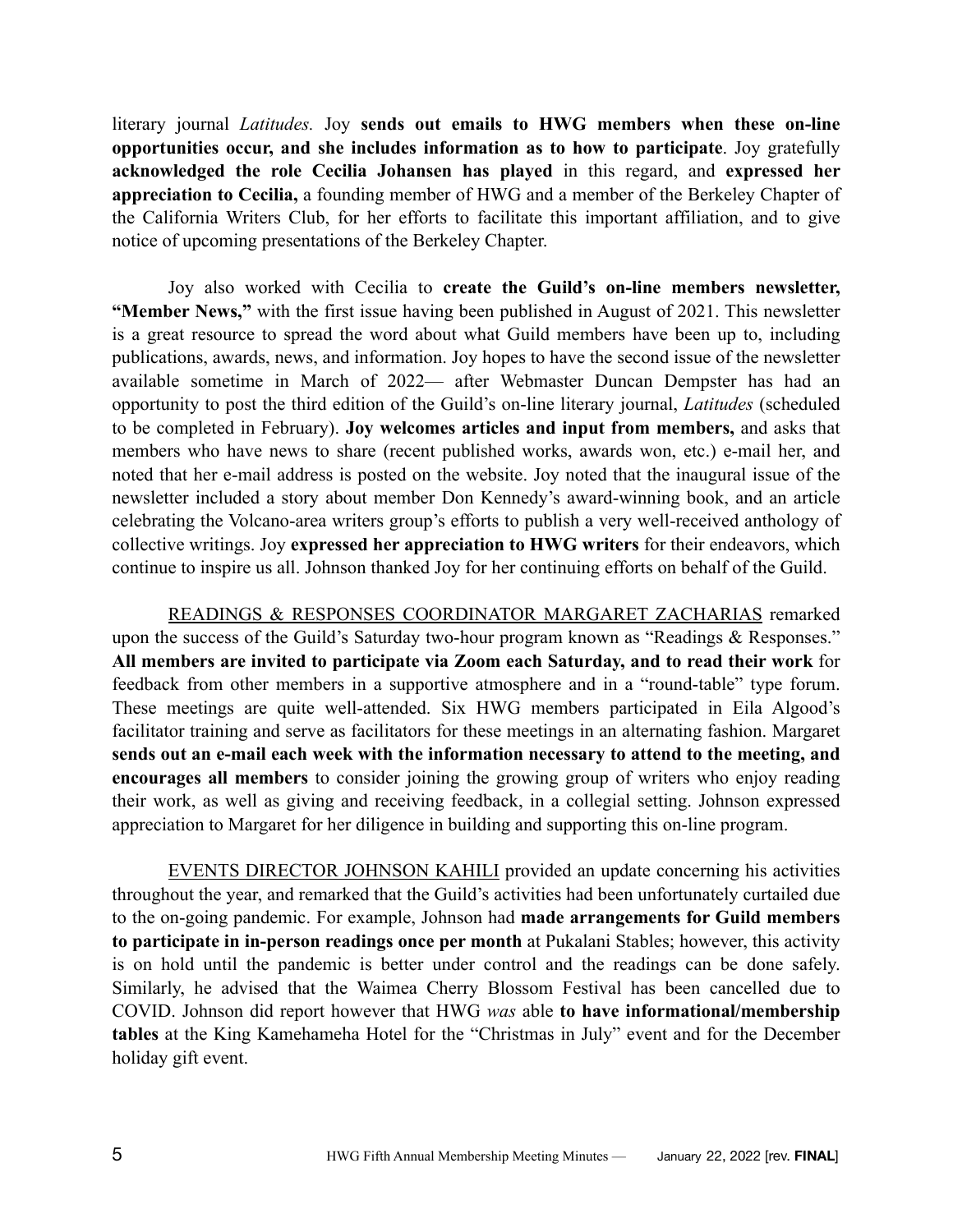In lieu of the planned in-person readings. Johnson spent a great deal of time **developing and producing the YouTube program "Hawaii Writers Showcase,"** which features members reading their work during a seven-minute video. This program will continue to offer a oncemonthly forum for members to share their work to a broad audience, and Johnson invites interested members to e-mail him. Johnson has also **partnered with Bryan Furer,** *Regional Director-Volcano***, to provide assistance and support** with respect to the endeavors of the Volcano area writers.

REGIONAL DIRECTOR BRYAN FURER, *Volcano-area*, reports that he and the Volcano writers—together with Johnson's assistance—are at work on **creating and producing a one-hour podcast to be fashioned in the style of a radio play.** He envisions that the podcast would be broken down into segments by genre (poetry, flash fiction, etc.) and would include all the elements of an old-fashioned radio play such as sound effects, music, and actors. Members interested in assisting with this project should contact Bryan for more information.

REGIONAL DIRECTOR EILA ALGOOD, *North Kohala-area*, indicated that she very much enjoyed **developing and producing the Guild's YouTube program "Inside the Writers Studio**," during which members were invited to read their work and participate in an interview concerning themselves and their writing. She was able to complete a total of 29 episodes of this well-received program.

Eila feels it's time for her to move onto other projects, and made reference to the **possibility of gathering together an anthology of works from North Kohala and Waimea writers**, a project which would be similar to the book published by the Volcano-area writers. Eila also noted that for more than seven years she has been broadcasting a radio program on KNKR (North Kohala Radio, 96.1 FM) which includes a component called "Women's Voices." She asks that women members of HWG **who may be interested in reading poems or very short essays, or having Eila read their work, during this broadcast contact her directly**. Eila indicated how pleased she is to see how the Guild has grown, and offered a mahalo to Johnson for his adept facilitation of this Annual Meeting.

CHAT ROOM: Johnson made reference to the members who'd posted on the Chat Room component of Zoom, including Circe Woessner, who queried about applying for a state humanities grant. Margaret Zacharias applauded the Volcano writers' endeavors to produce a vintage radio show. Donna Maltz and Diann Wilson were among the members who posted thankyous to the Chat Room. Johnson will include the "Chat Room" when he sends the recording of the meeting out to members.

OPPORTUNITY DRAWING: Johnson took on **the task of developing and presenting a game for members to enjoy** at this point in the meeting. This virtual "spinning wheel" opportunity drawing chose at random six attendees to be awarded books graciously donated by their authors to the Guild for this purpose. A list of books donated and those who won each book follows as Attachment "B".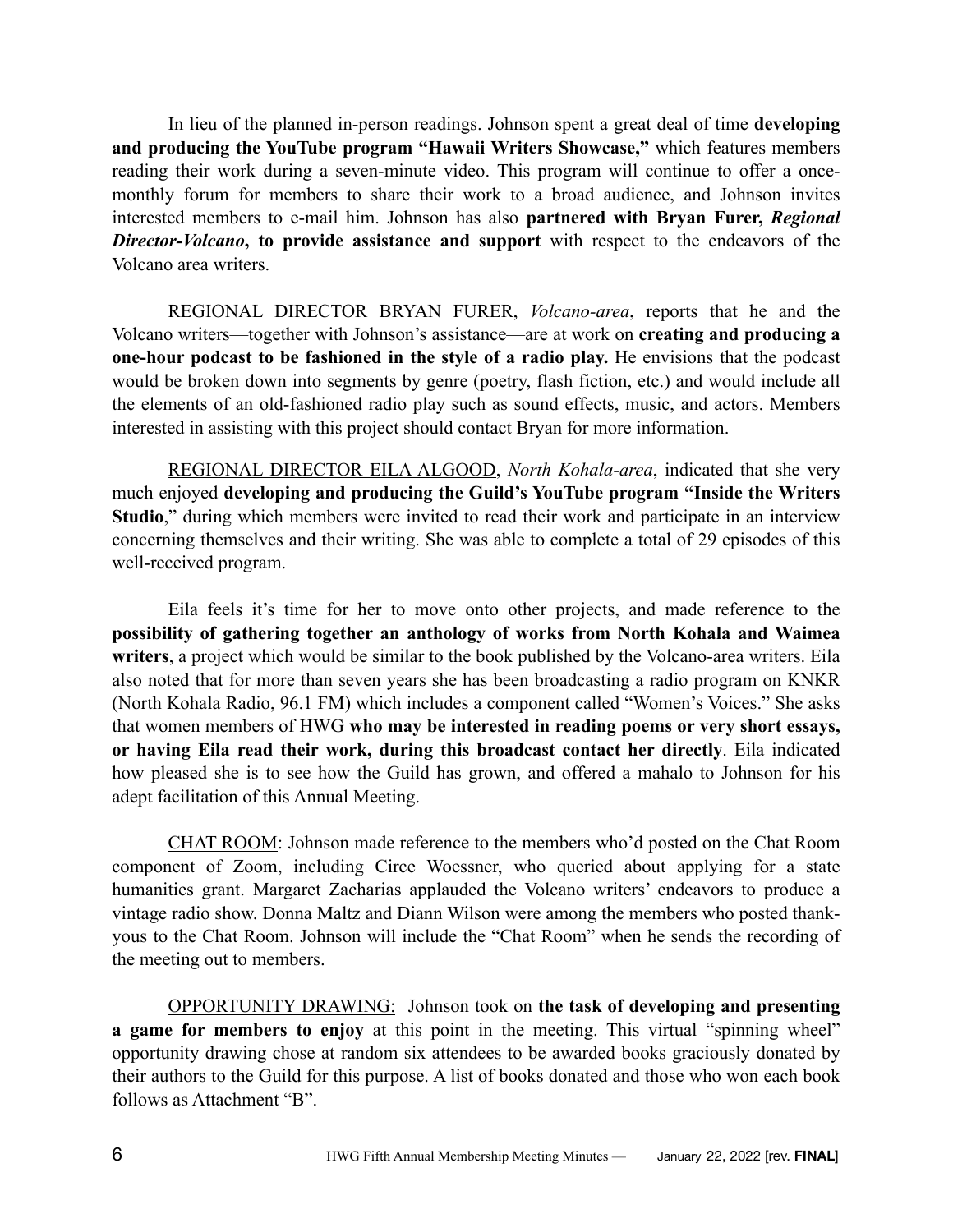ELECTION RESULTS: Out-going Secretary Diane Revell related that the final tally of members submitting their votes for the elective offices (president, vice president, treasurer, and secretary) was 36. Of those voters, 33 utilized the Google ballot form which she'd devised, and a few voted by replying to her e-mail. Other than one write-in vote for Joy as president, all other votes were unanimous. Diane offered her congratulations to Carol McMillan (President), Bruce Stern (Vice President), Bob Lupo (Treasurer), and Donna Beumler (Secretary).

CLOSING REMARKS: Johnson invited each of the newly elected officers present to offer closing remarks. **Donna Beumler** indicated that she is looking forward to assisting the Guild with its secretarial duties, and expressed her desire for input, feedback, and constructive criticism from all interested members. She also thanked Diane Revell, out-going secretary, for her mentoring and continued support. (Donna also mentioned that her last name is pronounced "Bye-m-ler.") **Bruce Stern** remarked that he's very proud of the organization which HWG has become. He thanked Bob and Duncan for all their hard work, and is looking forward to another successful year for the Guild— and to one day being able to meet in person again. **Carol McMillan** extended her gratitude to Diane for recruiting Donna to be her replacement and for coaching her along the way. Carol added that she invites any interested members to shadow her throughout the year with an eye toward running for the office of president next year.

In closing, Carol read an updated version of her poem which she read at last year's annual meeting, styled after *The Night Before Christmas.* The poem was fun and indeed inspirational, and very much enjoyed by attendees. Carol offered a toast, joined in by attendees, to another successful and productive year for HWG.

FURTHER BUSINESS: members who welcomed the opportunity to provide information regarding their work, publications, and projects were as follows.

**Margaret Zacharias** offered her appreciation to the members who volunteered to facilitate the Readings & Responses program, and her gratitude to Duncan Dempster for his assistance in this regard. **Cicre Woessner** encouraging members to keep writing, reminded Guild members that "your writing makes a difference." **Diann Wilson** advised members that she welcomes input regarding the educational and inspirational 20-minute YouTube program "Write On." **Joy Fisher** addressed a query posted in the Chat Room concerning Oahu members. **Dan Sockle**, "Zooming-in" from Vancouver, informed the attendees regarding his non-fiction work and community activism. **Donna Maltz** offered to provide to interested members complimentary copies of her e-book. Donna also expressed an interest in pursuing the issue of book promotion, and in possibly forming a Guild committee to investigate, instruct, and advise regarding publishing and marketing. **Joy Fisher** additionally mentioned that a potential project discussed this past year involved developing a Guild book club, which would gather to read and discuss members' books. She invites interested members to contact her. **Circe Woessner** referenced her military member-focused podcast, and welcomed writers who have connection to the military to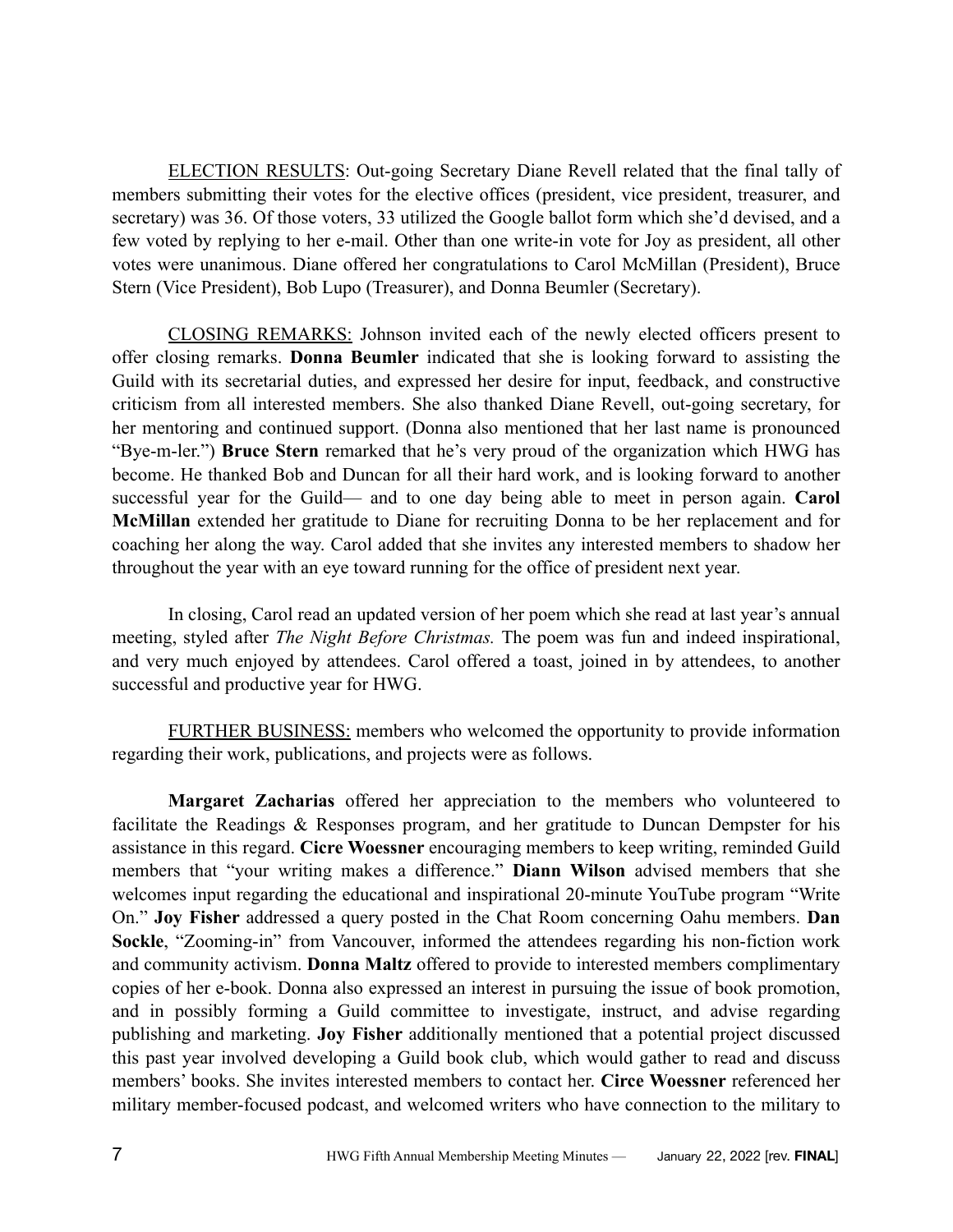contact her. Johnson indicated that he would post a link to Circe's website on the Guild's Facebook page. **Johnson Kahili** reiterated to the members that anyone interested in furthering any of these projects is more than welcome to e-mail him or any member of the Board of Directors. **Carol McMillan** expressed her gratitude to Johnson for all he has taken on, and the diligence with which he has worked, on behalf of the Guild.

# The **meeting adjourns at 4:20 pm.**

Respectfully submitted this 29th day of January, 2022

By: *\_\_\_Donna Beumler\_\_\_\_\_\_* Donna Beumler Secretary, HWG

# ATTACHMENTS:

Attachment "A": List of additional members attending Annual Membership Meeting via Zoom or phone

Attachment "B": List of attendees awarded donated books during the opportunity drawing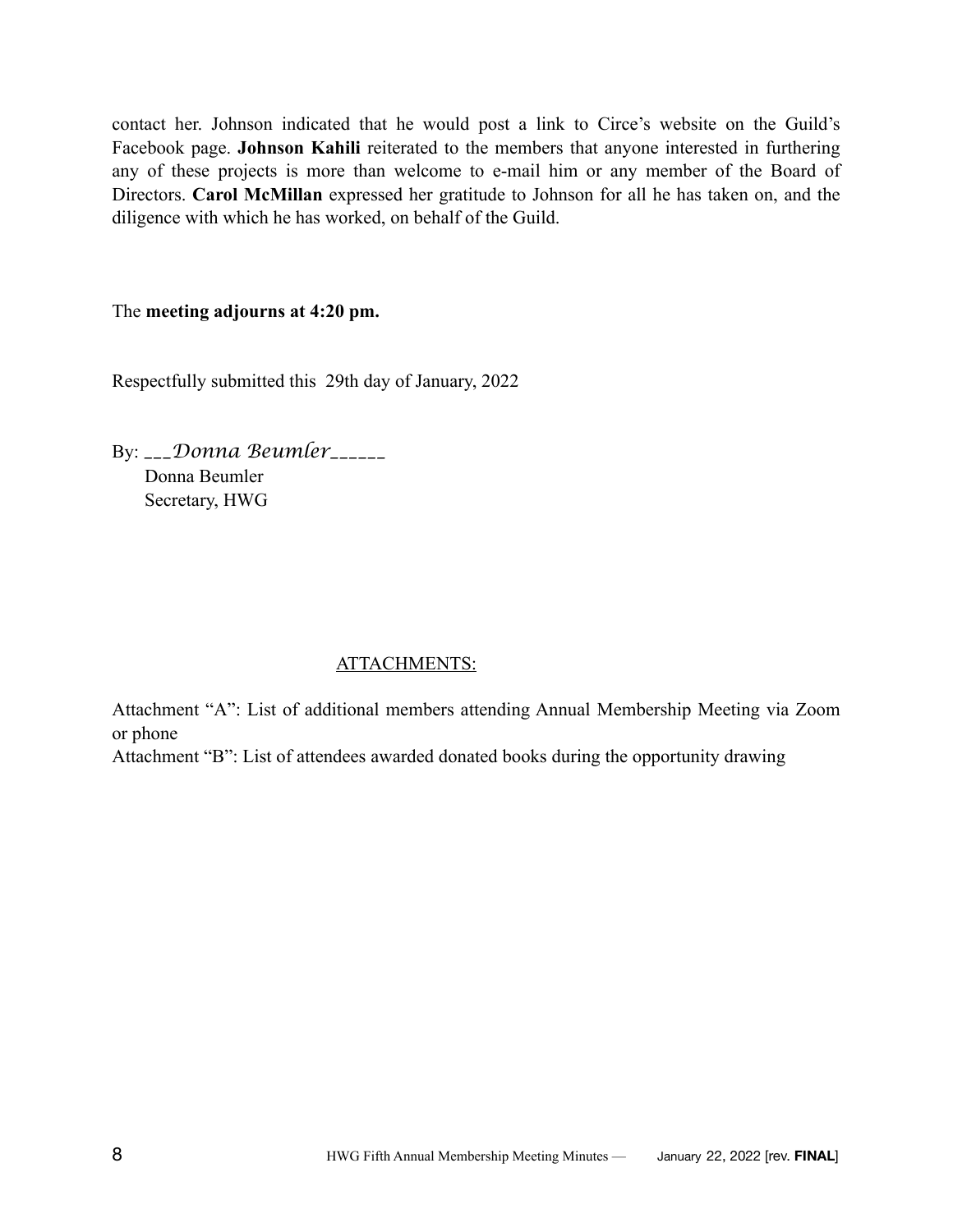# ATTACHMENT "A"

Additional members attending the Fifth Annual Membership Meeting on January 22, 2022 via Zoom or by cell phone:

NANCY BAENZIGER JORDAN BARNES SUSAN CYSEWSKI CHERYLANN FARRELL STEPHEN FOSTER CECILIA JOHANSEN DON KENNEDY DONNA MALTZ DON MULES CARLA ORELLANA DR. HEATHER FRIEDMAN RIVERA SHANON SIDELL DON SOCKLE DIANN WILSON CIRCE WOESSNER DR. MARGARET ZACHARIAS